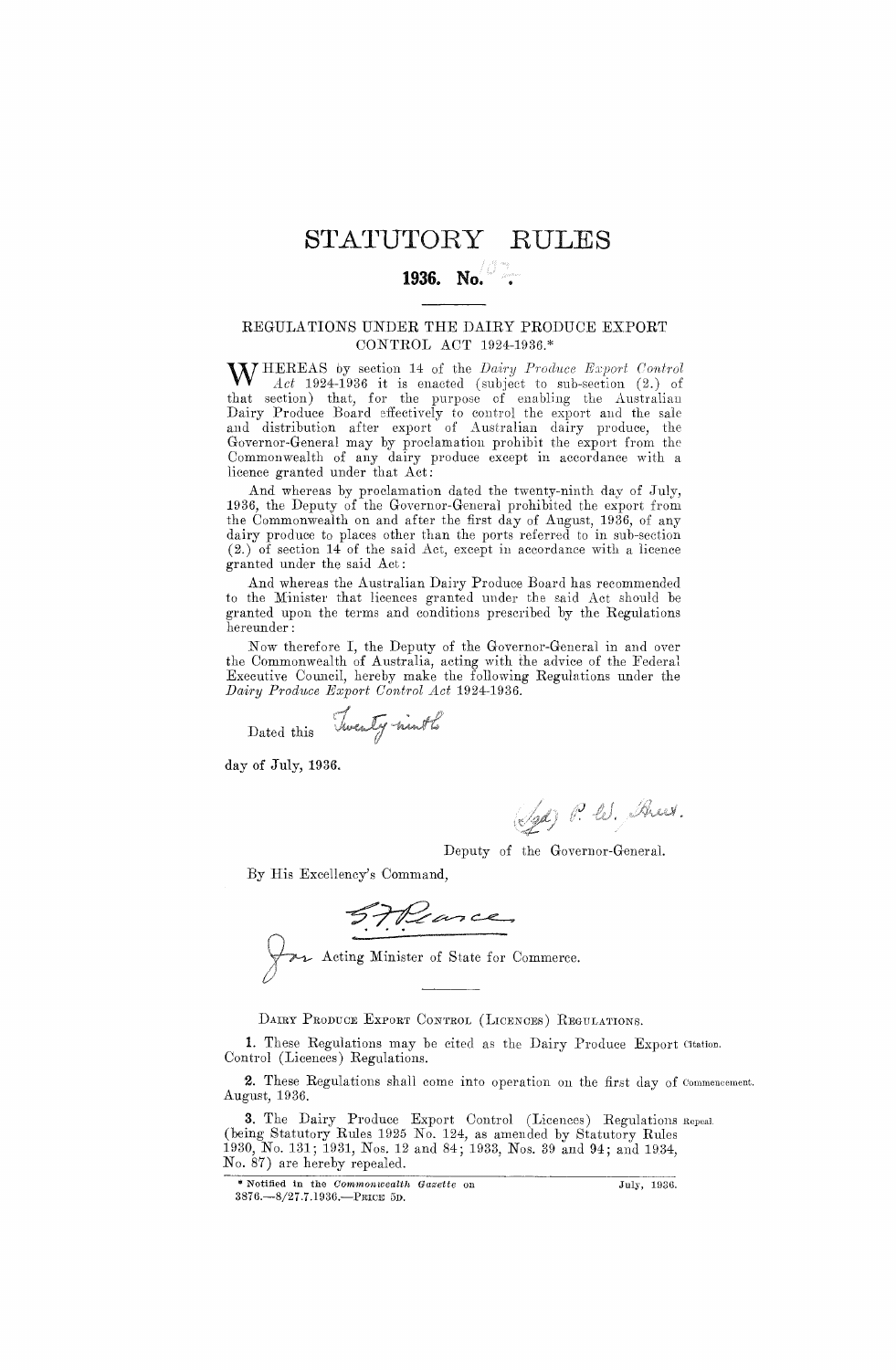4.-(1.) In these Regulations, unless the contrary intention Definitions. appears-

" export " means export from the Commonwealth to places other than the ports referred to in sub-section (2.) of section 14 of the Act;

" licence " means a licence granted under the Act;

" licensee " means a person to whom a licence has been granted; " person " includes company, corporation, firm, syndicate, association (co-operative or otherwise) and any other body

- or group of persons whether incorporated or not ; " sale " includes agreement to sell, offering for sale, supply or
- other disposition, and " sell " and " sold " have correspond ing meanings;
- " the Act " means the *Dairy Produce Export Control Act* 1924- 1936 and, if that Act is at any time amended, includes that Act as so amended;
- " the Board " means the Australian Dairy Produce Board con- .stituted under section 4 of the Act, and includes the Executive Committee of the Board in respect of any powers or functions of the Board exercised by the Executive Committee;
- " the Secretary" means the Secretary of the Board.

(2.) In these Regulations, any reference to a Form shall be read as a reference to a Form contained in the Schedule to these Regulations.

5. Any person who desires to export dairy produce shall forward to Application the Secretary an application in accordance with Form A, and shall for licence. furnish such information in support of the application as the Secretary requires.

6. A licence granted under the Act may be in accordance with  $\frac{1}{2}$  licence. Form B.

7. The terms and conditions upon which licences may be granted 7. The terms and conditions upon which licences may be granted Terms and shall be as follows :—

- (1) The licensee shall comply with all regulations from time to time made under the Act so far as the same are applicable to him.
- (2) The licensee shall, within seven days after the shipment of any dairy produce, furnish a return in duplicate to the Board—
	- (a) in the case of butter exported on consignment in accordance with Form C;
	- $(b)$  in the case of cheese exported on consignment-in accordance with Form D;
	- $(c)$  in the case of butter exported and sold f.o.b., c.i.f., or c.i.f. & e.-in accordance with Form  $E$ ; and
	- (d) in the case of cheese exported and sold f.o.b., c.i.f., or c.i.f. & e.—in accordance with Form F.
- (3) The licensee shall-
	- (a) in the case of dairy produce shipped on consignment to the United Kingdom—arrange for his agent or distributor in the United Kingdom to advise the London agency of the Board, within seven days after the sale has been effected, of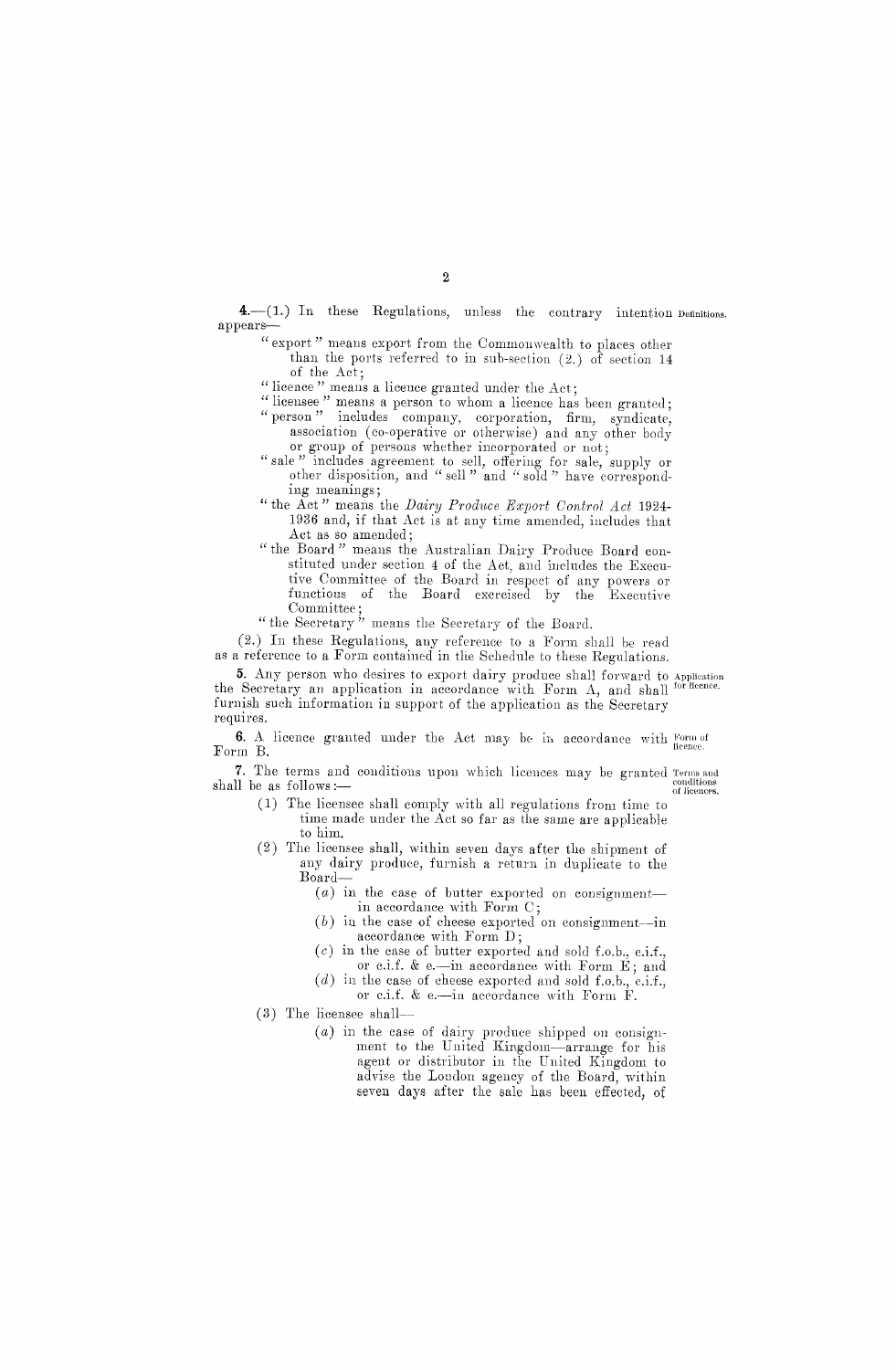the gross price per hundredweight at which each grade of dairy produce comprised in each shipment of dairy produce was sold; and

- *(b)* in the case of dairy produce shipped on consignment to Canada or the United States of America—advise the Board, within sixty days after the sale has been effected, of the gross price per hundredweight at which each grade of dairy produce comprised in each shipment of dairy produce was sold.
- (4) The licensee shall insure each shipment of dairy produce with such company or companies as the Board determines.
- (5) The licensee shall ship all dairy produce through such shipping companies as the Board determines
- (6) The licensee shall sell all dairy produce through such agents as the Board determines.
- (7) The licensee shall withhold from shipment such proportion of dairy produce as the Board determines and shall, if so required by the Board, export, within such time as is fixed by the Board, the whole or portion of any dairy produce which has been so withheld from shipment.
- (8) If the licensee exports any dairy produce to Canada or the United States of America, he shall—
	- (a) ship the dairy produce to such persons, firms or companies as the Board determines;
	- (b) ship the dairy produce by such vessel or vessels as the Board determines *;*
	- $(c)$  apply to the Board for the shipping space required for all shipments of dairy produce;
	- $(d)$  permit the Board, in its discretion, to allocate the shipping space available amongst the licensees requiring that space.
- (9) The licensee shall not enter into any contract or agreement for the sale of butter f.o.b. or c.i.f. or c.i.f.  $\&$  e. for shipment to the United Kingdom unless—
	- $(a)$  the butter has previously been delivered to an appointed place for examination and marking in accordance with the Commerce (Export Dairy Produce) Regulations or is delivered to an appointed place for examination and marking within fourteen days after the date upon which the licensee enters into the contract or agreement; and
	- (b) the price fixed under the contract or agreement is not less than such price as is for the time being determined by the Board upon the basis of the price of butter ruling in London after taking into account such rates of commissions and other charges and allowances as are for the time being determined by the Board as reasonable.
- (10) The licensee shall comply with such other terms and conditions (including amendments of any terms or conditions) as are prescribed after the licence is granted.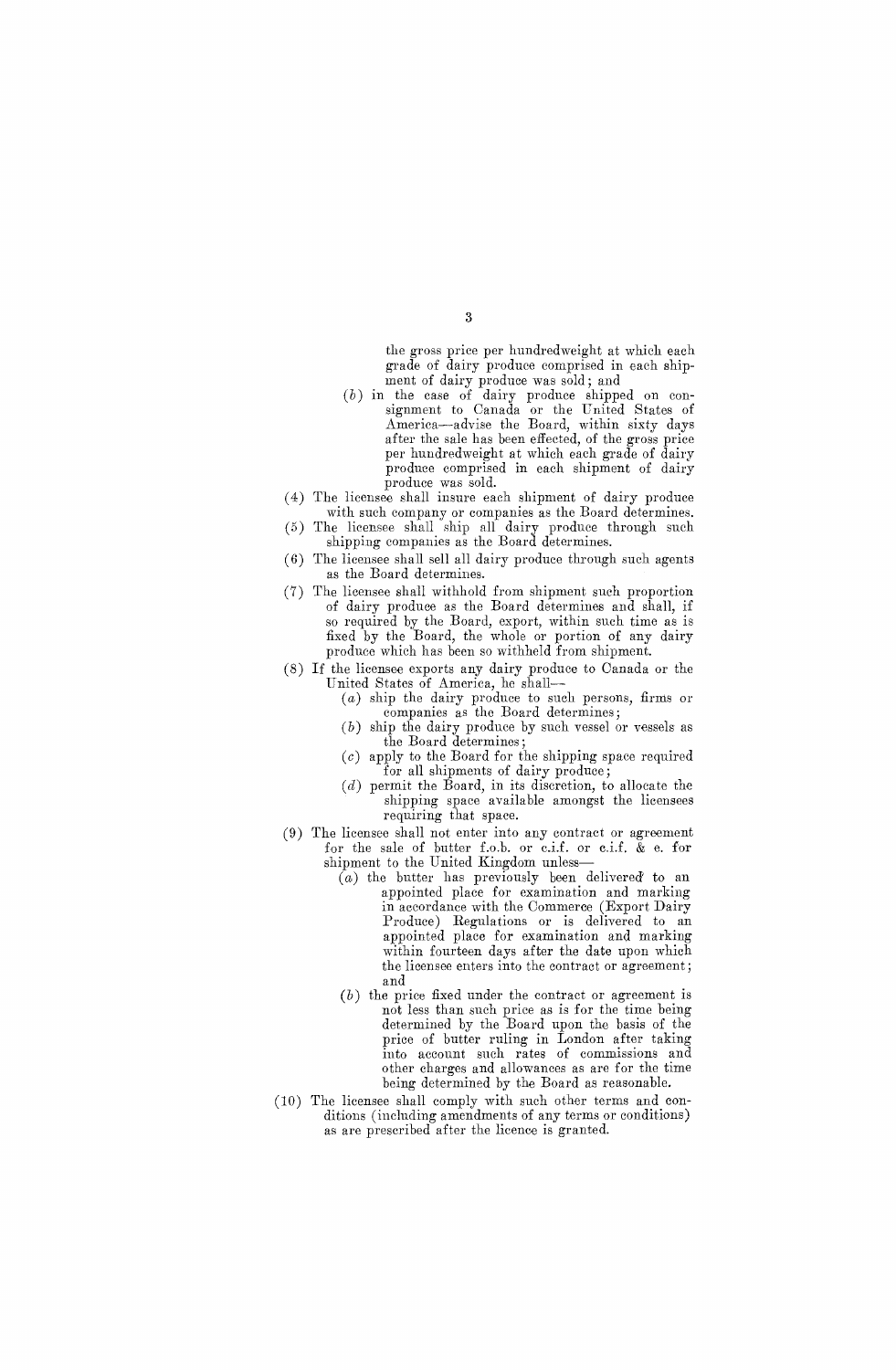8. Any notice to be given to a licensee by the Board or the Secretary 8. Any notice to be given to a licensee by the Board or the Secretary Notices to may be sent by post to the licensee at his address specified in the licensees. licence.

 $9$ .—(1.) A person shall not make any false or misleading statement False or now return under these Regulations. in any return under these Regulations.

Penalty: Fifty pounds.

(2.) In any prosecution for an offence against the last preceding sub-regulation, the averments of the prosecutor contained in the information or complaint shall be *prima facie* evidence of the matter or matters averred.

### THE SCHEDULE

| FORM A.<br>COMMONWEALTH OF AUSTRALIA.                                                                                                                                                                                                         | Reg. 5.              |                                                                         |
|-----------------------------------------------------------------------------------------------------------------------------------------------------------------------------------------------------------------------------------------------|----------------------|-------------------------------------------------------------------------|
| Dairy Produce Export Control Act 1924-1936.                                                                                                                                                                                                   |                      |                                                                         |
| DAIRY PRODUCE EXPORT CONTROL (LICENCES) REGULATIONS.                                                                                                                                                                                          |                      |                                                                         |
| APPLICATION FOR LICENCE TO EXPORT DAIRY PRODUCE.                                                                                                                                                                                              |                      |                                                                         |
| To the Secretary,                                                                                                                                                                                                                             |                      |                                                                         |
| Australian Dairy Produce Board,                                                                                                                                                                                                               |                      |                                                                         |
|                                                                                                                                                                                                                                               |                      |                                                                         |
|                                                                                                                                                                                                                                               |                      |                                                                         |
|                                                                                                                                                                                                                                               |                      |                                                                         |
| Ι.                                                                                                                                                                                                                                            |                      |                                                                         |
| [Here insert full name of applicant.]                                                                                                                                                                                                         |                      |                                                                         |
| [Here insert full address of applicant.]                                                                                                                                                                                                      |                      |                                                                         |
| for a licence to export dairy produce.                                                                                                                                                                                                        |                      |                                                                         |
|                                                                                                                                                                                                                                               |                      |                                                                         |
| $[ Signature(s) \ of \ application(s).]$                                                                                                                                                                                                      |                      |                                                                         |
|                                                                                                                                                                                                                                               |                      |                                                                         |
| FORM B.<br>Reg. 6.                                                                                                                                                                                                                            |                      |                                                                         |
| COMMONWEALTH OF AUSTRALIA.                                                                                                                                                                                                                    | Licence $No. \ldots$ |                                                                         |
| Dairy Produce Export Control Act 1924-1936.                                                                                                                                                                                                   |                      |                                                                         |
| DAIRY PRODUCE EXPORT CONTROL (LICENCES) REGULATIONS.                                                                                                                                                                                          |                      |                                                                         |
| LICENCE TO EXPORT DAIRY PRODUCE.                                                                                                                                                                                                              |                      |                                                                         |
|                                                                                                                                                                                                                                               |                      |                                                                         |
| In pursuance of section 15 of the Dairy Produce Export Control Act                                                                                                                                                                            |                      |                                                                         |
| the Commonwealth during the period commencing on the<br>day of , 193 and ending on theday of state for<br>$\ldots$ , 193, upon the terms and conditions prescribed by the Commerce to<br>Dairy Produce Export Control (Licences) Regulations. |                      | writing by the<br>Minister of<br>grant licences<br>under that<br>Act,". |
|                                                                                                                                                                                                                                               |                      |                                                                         |

*[" Minister of State for Commerce.]*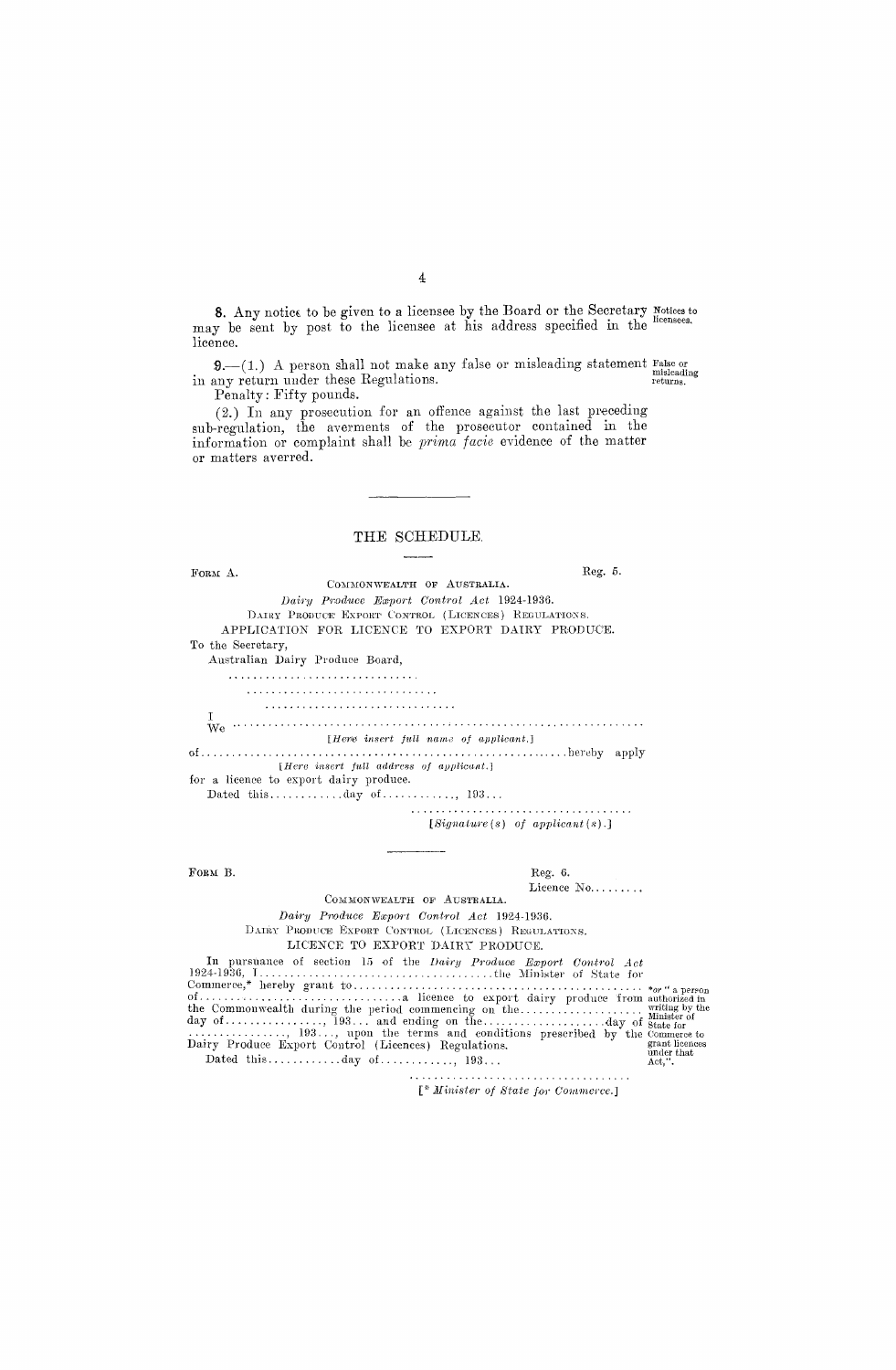N.B.—Sections 15 (3.) and 16 of the *Dairy Produce Export Control Act* 1924-1936 read as follows :—<br>
"(3.) Where the Minister is satisfied, on report by the Board, that any person to whom a Heence under this section has b

" 16. Any person who—

(a) exports dairy produce from the Commonwealth in contravention of any Proclamation under this Act; or<br>(b) being the holder of a licence under the last preceding section, contravenes<br>or falls to comply with any term or co

shall be guilty of an offence. Penalty : One hundred pounds.".

FORM  $C$ . Reg. 7.

COMMONWEALTH OF AUSTRALIA.

DAIRY PRODUCE EXPORT CONTROL (LICENCES) REGULATIONS. RETURN OF BUTTER EXPORTED ON CONSIGNMENT.

The Secretary,

Australian Dairy Produce Board,

Aberdeen House,

528 Collins-street, Melbourne.

\*Here insert of the holder of licence No. Tun name and r, address of granted for the period from , 193. to 5 19 a • • • licensee. to export dairy produce, hereby furnish the following particulars with respect to butter exported on consignment, pursuant to the licence:—

(a) The following butter has been shipped pursuant to the licence:—

| Name and<br>address of<br>owner. | Name and<br>address of<br>manu-<br>facturer. | Brands. | Grades. | Number of boxes<br>shipped under<br>each brand and<br>grade. | Total net weight. |      |      |      | Name and<br>address of<br>consignee. |
|----------------------------------|----------------------------------------------|---------|---------|--------------------------------------------------------------|-------------------|------|------|------|--------------------------------------|
|                                  |                                              |         |         |                                                              | Tons.             | cwt. | qrs. | lbs. |                                      |
|                                  |                                              |         |         |                                                              |                   |      |      |      |                                      |
|                                  |                                              |         |         |                                                              |                   |      |      |      |                                      |

 $(b)$  The date on which the butter was shipped is  $\dots\dots\dots\dots\dots$  193...

 $(c)$  The name of the vessel on which the butter was shipped is.........

 $(d)$  The port from which the butter was shipped is

(e) The  $\frac{\text{porus}}{\text{port}}$  at which the butter will be land I declare that the particulars shown in this return are true and correct in every detail.

Dated this  $\dots \dots \dots \dots$  day of  $\dots \dots \dots$ , 193...

*[Signature of licensee.]* 

Note.—Any person who makes any false or misleading statement in this return is guilty of an offence punishable by a fine not exceeding £50.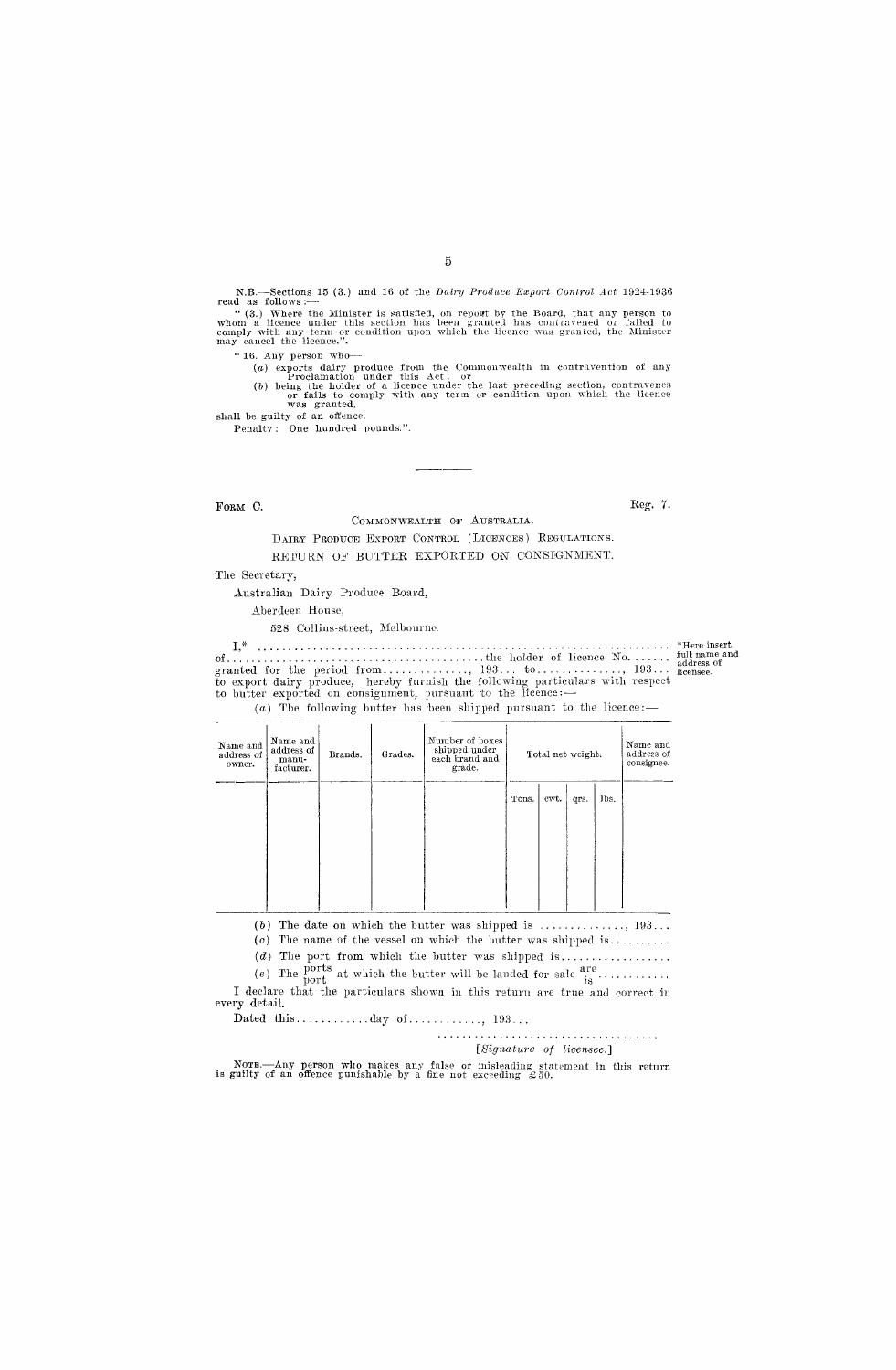#### COMMONWEALTH OF AUSTRALIA.

6

#### DAIRY PRODUCE EXPORT CONTROL (LICENCES) REGULATIONS. RETURN OF CHEESE EXPORTED ON CONSIGNMENT.

The Secretary,

Australian Dairy Produce Board,

Aberdeen House,

628 Collins-street, Melbourne.

I,\* \*Here insert of the holder of licence No. full name and granted for the period from , 193... to , address of to export dairy produce hereby furnish the following particulars with respect licensee. licence : — to cheese exported on consignment pursuant to the (a) The following cheese has been shipped pursuant to the licence : —

| Name and<br>address of<br>owner, | Name and<br>address of<br>manu-<br>facturer. | Brands. | Grades. | Number of crates<br>shipped under<br>each brand and<br>grade. | Total net weight. |      |      |      | Name and<br>address of<br>consignee. |
|----------------------------------|----------------------------------------------|---------|---------|---------------------------------------------------------------|-------------------|------|------|------|--------------------------------------|
|                                  |                                              |         |         |                                                               | Tons.             | cwt. | qrs. | lbs. |                                      |
|                                  |                                              |         |         |                                                               |                   |      |      |      |                                      |

(b) The date on which the cheese was shit ped is , 19...

 $(c)$  The name of the vessel on which the cheese was shipped is.........

 $(d)$  The port from which the cheese was shipped is..................

(e) The ports at which the cheese will be landed for sale  $\frac{are}{is}$ 

I declare that the particulars shown in this return are true and correct in every detail.

Dated this  $\dots \dots \dots$  day of  $\dots \dots \dots$ , 193...

*[gignature of licensee.]* 

NOTE.—Any person who makes any false or misleading statement in this return is guilty of an offence punishable by a fine not exceeding £50.

#### Form E.

Reg. *7* 

COMMONWEALTH OF AUSTRALIA. *Dairy Produce Export Control (Licences) Regulations.* 

RETURN OF BUTTER EXPORTED AND, SOLD F.O.B., C.I.F., OR C.I.F. & E.

The Secretary,

Australian Dairy Produce Board, Aberdeen House,

528 Collins-street, Melbourne.

I," of the •Here insert holder of licence No granted for the period from full name and address of 19 to 19. to export dairy produce, hereby furnish the licensee.

#### FORM D.  $\begin{array}{c} \text{Reg. 7.} \end{array}$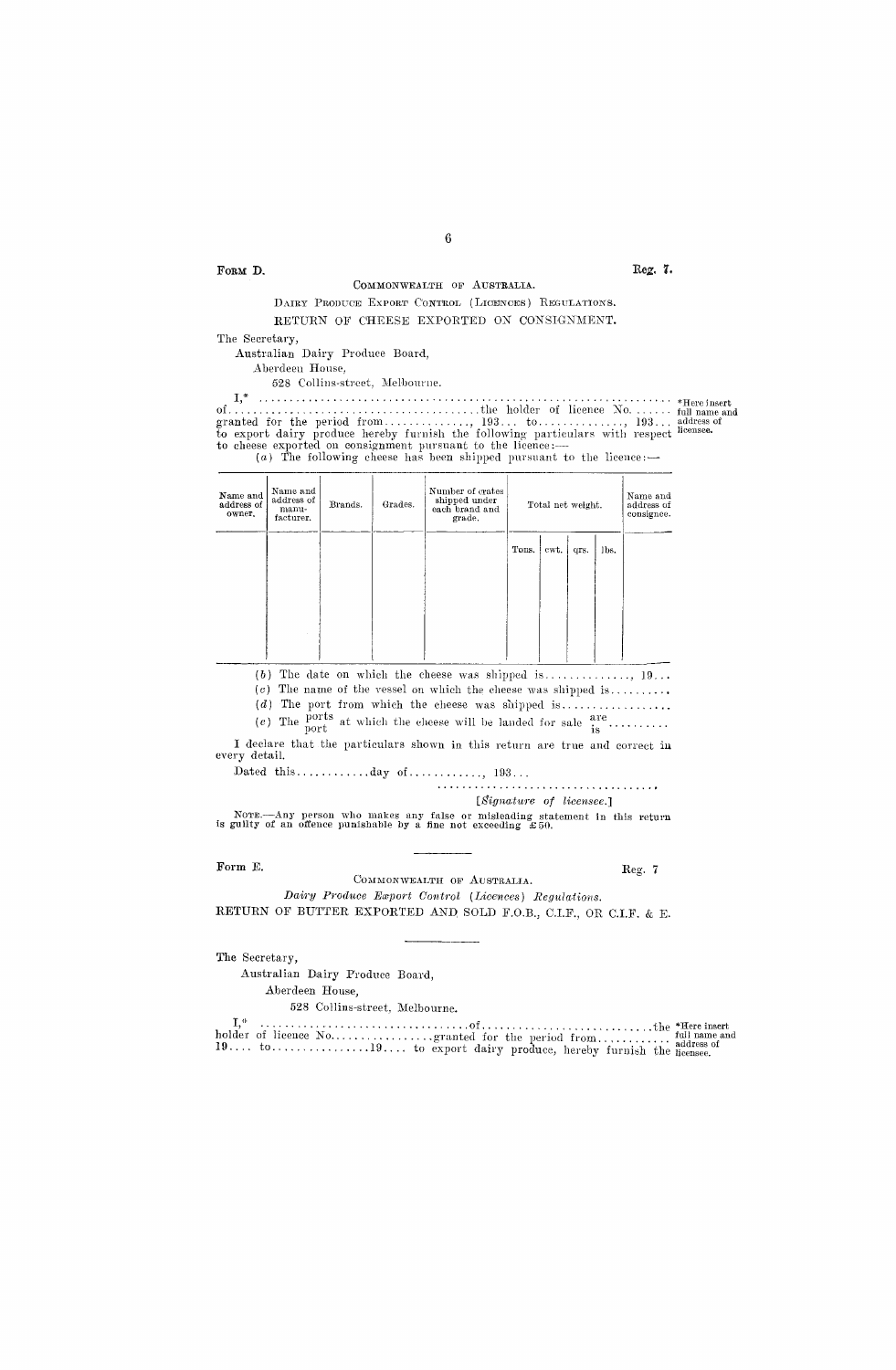|                                                                                                                                                                                                                           |                                              |    |                 |                             |                                                                               |            |                   |  |           | $(a)$ The following butter has been shipped pursuant to the licence:        |                                                                                                              |                                                                               |
|---------------------------------------------------------------------------------------------------------------------------------------------------------------------------------------------------------------------------|----------------------------------------------|----|-----------------|-----------------------------|-------------------------------------------------------------------------------|------------|-------------------|--|-----------|-----------------------------------------------------------------------------|--------------------------------------------------------------------------------------------------------------|-------------------------------------------------------------------------------|
| Name and<br>address<br>of owner.                                                                                                                                                                                          | Name and<br>address<br>of manu-<br>facturer. |    | Brands. Grades. | Salted<br>or un-<br>salted. | Number<br>of boxes<br>shipped<br>under<br>each<br>brand<br>and<br>grade.      |            | Total net weight. |  |           | Name and<br>address<br>of over-<br>seas<br>purchaser.                       | Net price<br>paid by<br>purchaser<br>(State)<br>whether<br>sold f.o.b.<br>or c.i.f.<br>or c.i.f.<br>and e.). |                                                                               |
|                                                                                                                                                                                                                           |                                              |    |                 |                             |                                                                               | Tons. ewt. |                   |  | qrs. Ibs. |                                                                             |                                                                                                              |                                                                               |
|                                                                                                                                                                                                                           |                                              |    |                 |                             |                                                                               |            |                   |  |           |                                                                             |                                                                                                              |                                                                               |
|                                                                                                                                                                                                                           |                                              |    |                 |                             |                                                                               |            |                   |  |           |                                                                             |                                                                                                              |                                                                               |
|                                                                                                                                                                                                                           |                                              |    |                 |                             |                                                                               |            |                   |  |           |                                                                             |                                                                                                              |                                                                               |
|                                                                                                                                                                                                                           |                                              |    |                 |                             |                                                                               |            |                   |  |           |                                                                             |                                                                                                              |                                                                               |
|                                                                                                                                                                                                                           |                                              |    |                 |                             |                                                                               |            |                   |  |           |                                                                             |                                                                                                              |                                                                               |
|                                                                                                                                                                                                                           | (b)                                          |    |                 |                             |                                                                               |            |                   |  |           |                                                                             |                                                                                                              | *The date of the contract or agreement for the sale of the butter *Paragraphs |
|                                                                                                                                                                                                                           |                                              |    |                 |                             |                                                                               |            |                   |  |           |                                                                             |                                                                                                              | $(b)$ and $(c)$                                                               |
| should be<br>$(c)$ *The date on which the butter was delivered to the appointed place<br>accordance with the Commerce (Export Dairy Produce) Regulations<br>Kingdom.<br>$(d)$ The date on which the butter was shipped is |                                              |    |                 |                             |                                                                               |            |                   |  |           |                                                                             | completed only<br>in respect of<br>butter shipped<br>to the United                                           |                                                                               |
|                                                                                                                                                                                                                           |                                              | 19 |                 |                             |                                                                               |            |                   |  |           | (e) The name of the vessel on which the butter was shipped is               |                                                                                                              |                                                                               |
|                                                                                                                                                                                                                           | (f)                                          |    |                 |                             |                                                                               |            |                   |  |           | The port from which the butter was shipped is                               |                                                                                                              |                                                                               |
|                                                                                                                                                                                                                           | (g)                                          |    |                 |                             |                                                                               |            |                   |  |           | The ports at which the butter will be loaded $\frac{\text{are}}{\text{is}}$ |                                                                                                              |                                                                               |
|                                                                                                                                                                                                                           |                                              |    |                 |                             |                                                                               |            |                   |  |           | $(h)$ The name of the insurance company with which the butter is insured    |                                                                                                              |                                                                               |
|                                                                                                                                                                                                                           |                                              |    |                 |                             |                                                                               |            |                   |  |           |                                                                             |                                                                                                              |                                                                               |
| in every detail.                                                                                                                                                                                                          |                                              |    |                 |                             |                                                                               |            |                   |  |           | I declare that the particulars shown in this return are true and correct    |                                                                                                              |                                                                               |
|                                                                                                                                                                                                                           |                                              |    |                 |                             |                                                                               |            |                   |  |           |                                                                             |                                                                                                              |                                                                               |
|                                                                                                                                                                                                                           |                                              |    |                 |                             |                                                                               |            |                   |  |           | [Signature of licensee.]                                                    |                                                                                                              |                                                                               |
|                                                                                                                                                                                                                           |                                              |    |                 |                             |                                                                               |            |                   |  |           | NOTE.—Any person who makes any false or misleading statement in this return |                                                                                                              |                                                                               |
|                                                                                                                                                                                                                           |                                              |    |                 |                             | is guilty of an offence punishable by a fine not exceeding $\mathfrak{L}50$ . |            |                   |  |           |                                                                             |                                                                                                              |                                                                               |
|                                                                                                                                                                                                                           |                                              |    |                 |                             |                                                                               |            |                   |  |           |                                                                             |                                                                                                              |                                                                               |
| Form F.                                                                                                                                                                                                                   |                                              |    |                 |                             |                                                                               |            |                   |  |           |                                                                             | Reg. 7.                                                                                                      |                                                                               |

following particulars with respect to butter exported and sold f.o.b. or c.i.f. or c.i.f. & e. pursuant to the licence:

#### COMMONWEALTH OF AUSTRALIA. DAIRY PRODUCE EXPORT CONTROL (LICENCES) REGULATIONS.

RETURN OF CHEESE EXPORTED AND SOLD F.O.B., C.I.F., OF C.I.F. & E. The Secretary,

Australian Dairy Produce Board,

Aberdeen House,

528 Collins-street, Melbourne.

of \*Here insert the holder of licence No granted for the period from full name and 19. . to address of 19. to export dairy produce, hereby furnish the licensee.